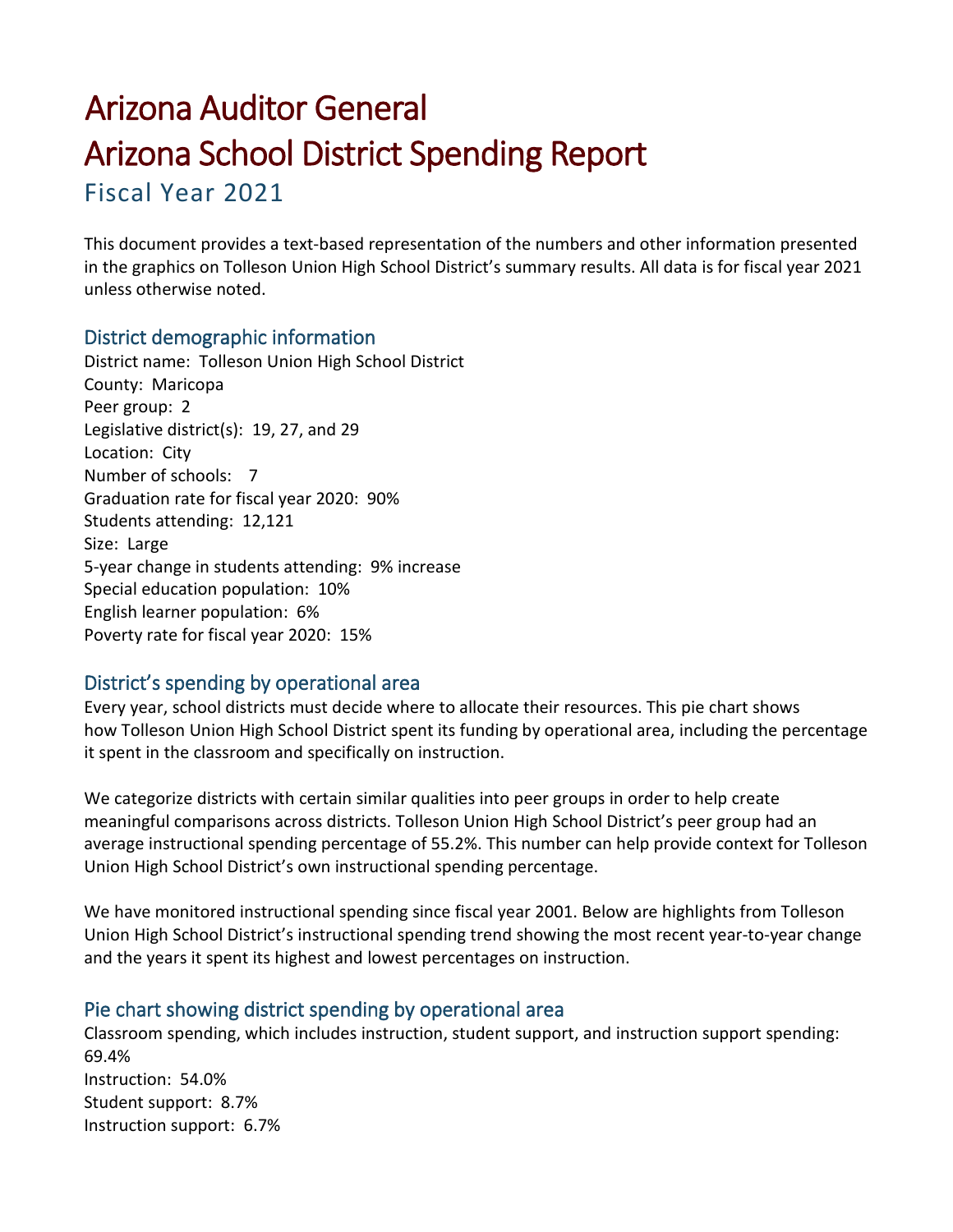Nonclassroom spending, which includes administration, plant operations, food service, and transportation spending: 30.6% Administration: 12.2% Plant operations: 11.4% Food service: 3.0% Transportation: 4.0%

## Instructional spending percentage highlights (2001-2021)

Reviewing these instructional spending percentage highlights can provide insight into short-term (yearto-year comparison) and long-term (highest and lowest comparison) trends of a district's allocation of monies to instruction. Depending on how much a district spends in total, even small changes in a district's percentage spent on instruction can equate to large changes in the actual dollars the district spent.

# List of the District's instructional spending percentage for the 2 most recent fiscal years, as well as its highest and lowest instructional spending percentages between 2001 and 2021

2021 instructional spending percentage: 54.0% 2020 instructional spending percentage: 53.0% Fiscal year of highest instructional spending percentage: 2006 Highest instructional spending percentage: 61.4% Fiscal year of lowest instructional spending percentage: 2018 Lowest instructional spending percentage: 52.9%

# Why monitor school district spending?

Most school district funding is based on the number of students attending, and districts can choose how to spend most funding, so every decision a school district makes to spend on one operational area directly impacts its ability to spend on another.

The bar chart below, "Percentage point change in spending by area," illustrates how Tolleson Union High School District's spending by area has changed from the prior year and 5 years ago.

To put the spending percentages in context, it also can be helpful to review a district's per pupil spending in dollars. For example, 2 districts may spend the same percentage of their resources on instruction, but on a per student basis, 1 district may spend hundreds or even thousands of dollars more than the other.

# Bar chart showing the percentage point change in spending by area (fiscal year 2016 versus 2021)

Change in classroom spending, which includes instruction, student support, and instruction support: 1.6% Instruction: -1.3% Student support: 1.3% Instruction support: 1.6%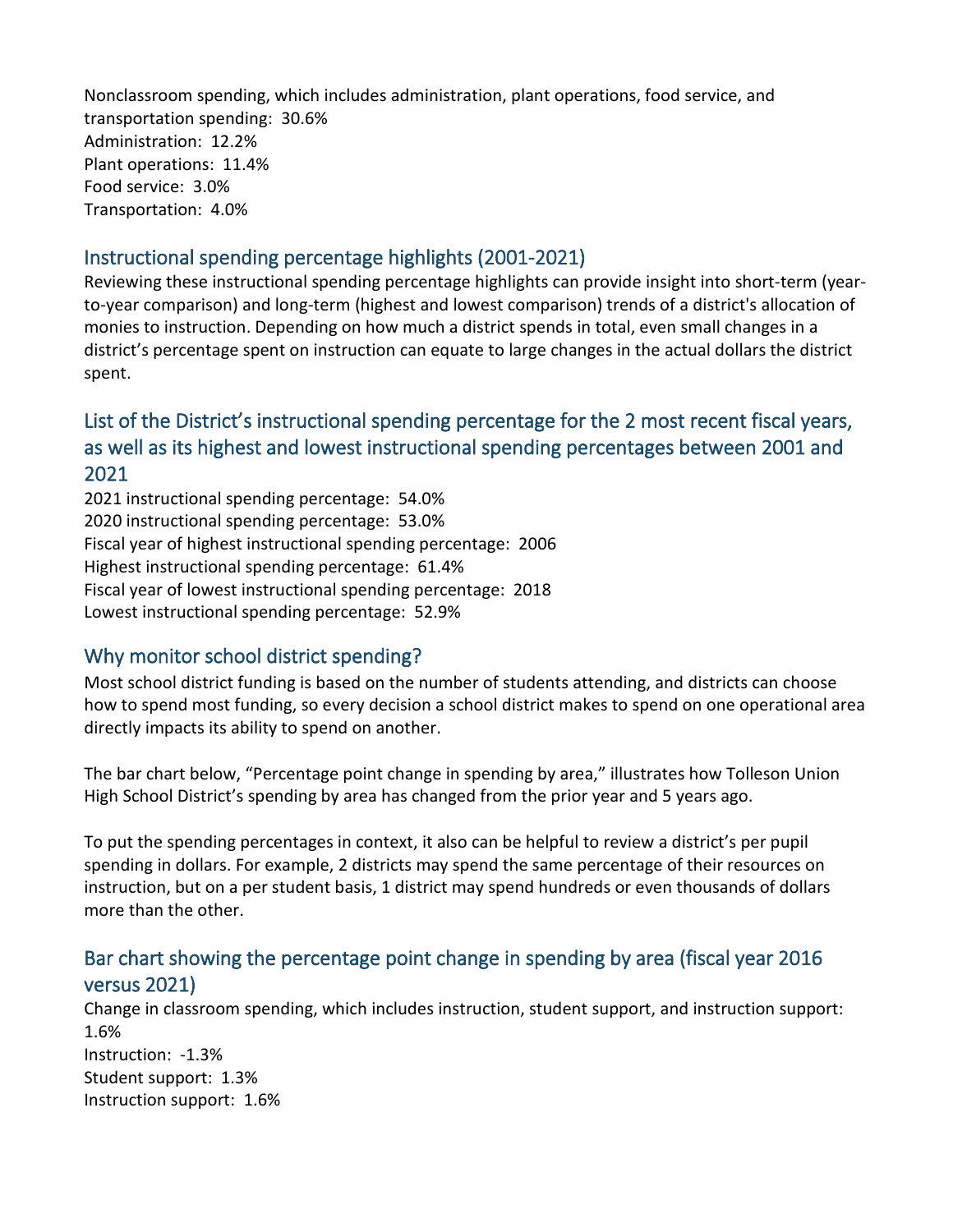Change in nonclassroom spending, which includes administration, plant operations, food service, and transportation: -1.6% Administration: 1.3% Plant operations: 1.0% Food service: -3.3% Transportation: -0.6%

## Bar chart showing the percentage point change in spending by area (fiscal year 2020 versus 2021)

Change in classroom spending, which includes instruction, student support, and instruction support: 2.2% Instruction: 1.0% Student support: 0.6% Instruction support: 0.6% Change in nonclassroom spending, which includes administration, plant operations, food service, and transportation: -2.2% Administration: 0.4% Plant operations: 0.1% Food service: -1.5% Transportation: -1.2%

## Table showing per pupil spending by area

#### Operational spending

2020 District instruction per pupil spending: \$4,159 2021 District instruction per pupil spending: \$4,900 2021 Peer average instruction per pupil spending: \$5,063 2021 State average instruction per pupil spending: \$5,521 2020 District student support per pupil spending: \$635 2021 District student support per pupil spending: \$787 2021 Peer average student support per pupil spending: \$804 2021 State average student support per pupil spending: \$905 2020 District instruction support per pupil spending: \$482 2021 District instruction support per pupil spending: \$609 2021 Peer average instruction support per pupil spending: \$591 2021 State average instruction support per pupil spending: \$576 2020 District administration per pupil spending: \$924 2021 District administration per pupil spending: \$1,109 2021 Peer average administration per pupil spending: \$949 2021 State average administration per pupil spending: \$1,041 2020 District plant operations per pupil spending: \$885 2021 District plant operations per pupil spending: \$1,039 2021 Peer average plant operations per pupil spending: \$1,110 2021 State average plant operations per pupil spending: \$1,168 2020 District food service per pupil spending: \$356 2021 District food service per pupil spending: \$276 2021 Peer average food service per pupil spending: \$296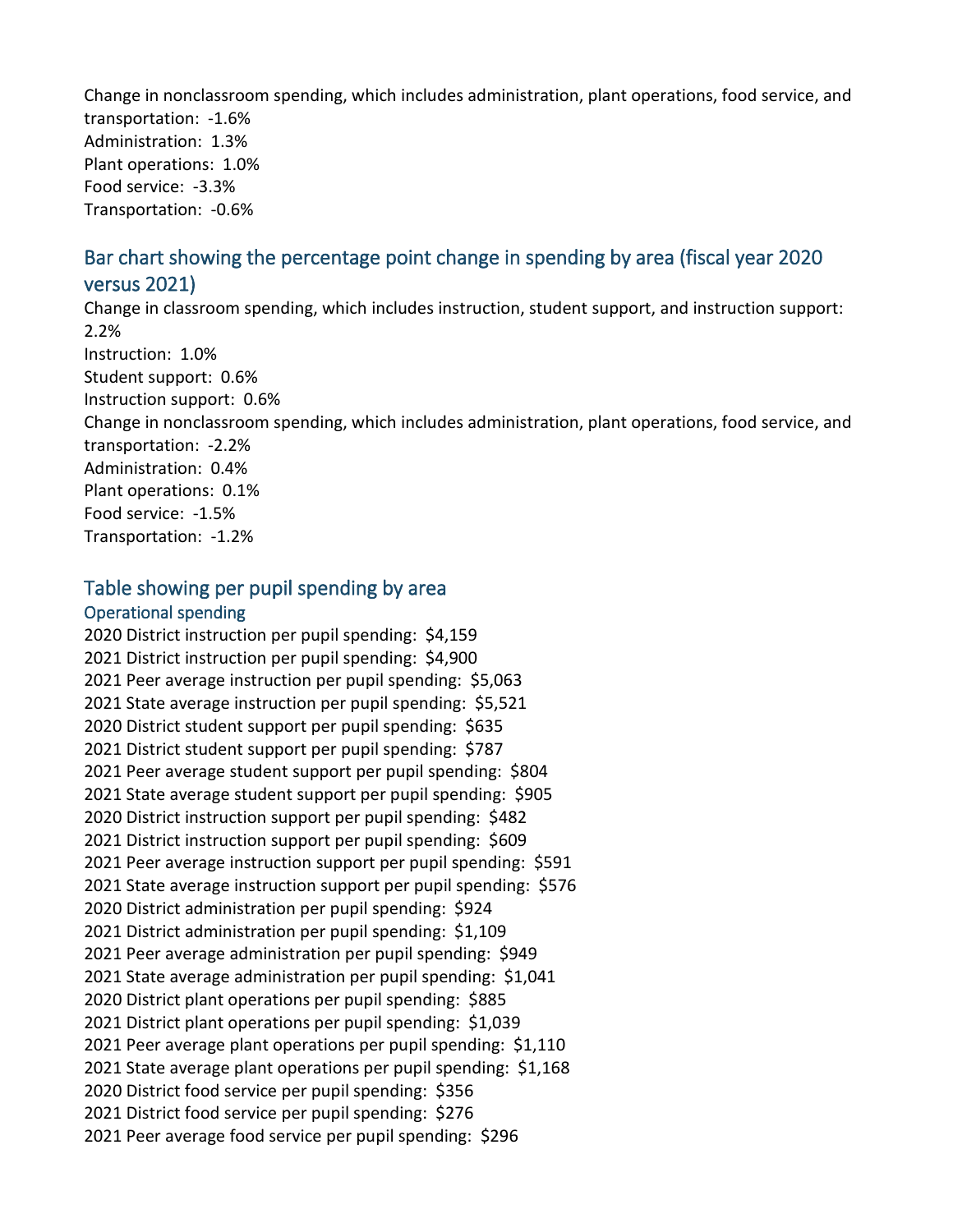2021 State average food service per pupil spending: \$396 2020 District transportation per pupil spending: \$408 2021 District transportation per pupil spending: \$362 2021 Peer average transportation per pupil spending: \$381 2021 State average transportation per pupil spending: \$369 2020 District total operational per pupil spending: \$7,849 2021 District total operational per pupil spending: \$9,082 2021 Peer average total operational per pupil spending: \$9,194 2021 State average total operational per pupil spending: \$9,976

#### Nonoperational spending

2020 District land and buildings per pupil spending: \$3,478 2021 District land and buildings per pupil spending: \$2,553 2021 Peer average land and buildings per pupil spending: \$1,291 2021 State average land and buildings per pupil spending: \$1,175 2020 District equipment per pupil spending: \$943 2021 District equipment per pupil spending: \$2,405 2021 Peer average equipment per pupil spending: \$810 2021 State average equipment per pupil spending: \$722 2020 District interest per pupil spending: \$445 2021 District interest per pupil spending: \$595 2021 Peer average interest per pupil spending: \$374 2021 State average interest per pupil spending: \$303 2020 District other per pupil spending: \$18 2021 District other per pupil spending: \$8 2021 Peer average other per pupil spending: \$157 2021 State average other per pupil spending: \$155 2020 District total nonoperational per pupil spending: \$4,884 2021 District total nonoperational per pupil spending: \$5,561 2021 Peer average total nonoperational per pupil spending: \$2,632 2021 State average total nonoperational per pupil spending: \$2,355

#### Spending totals

2020 District total per pupil spending: \$12,733 2021 District total per pupil spending: \$14,643 2021 Peer average total per pupil spending: \$11,826 2021 State average total per pupil spending: \$12,331

## Operational efficiency measures

Performance measures, such as those shown below, can be used in addition to instructional spending percentage to assess a district's operational efficiency. We have classified the District's spending relative to its peer districts' average as very low, low, comparable, high, very high, or N/A (not applicable). High or very high spending when compared to peer averages may signify an opportunity for improved efficiency in that area.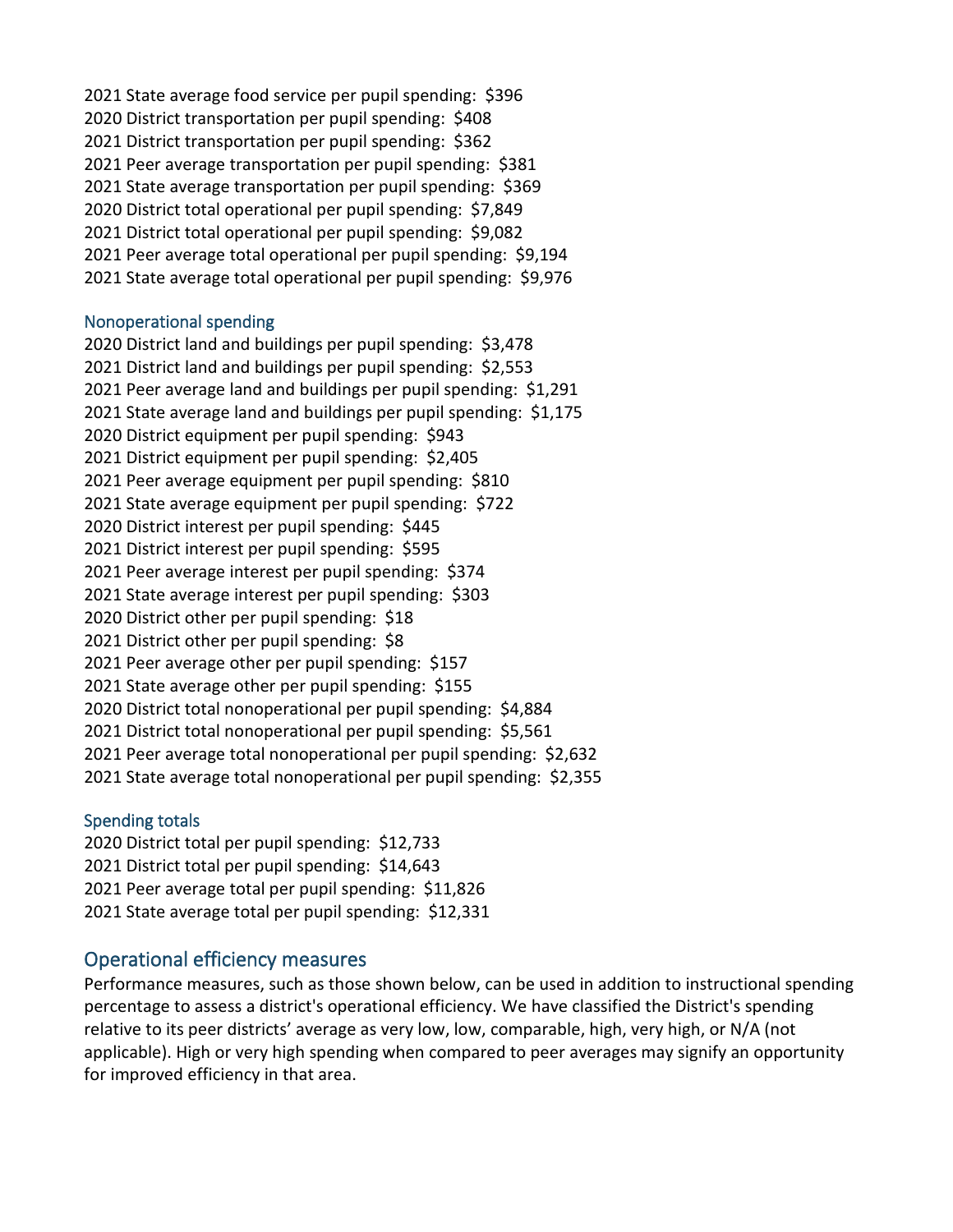N/A is presented for the nonspending related measures, for districts that did not operate a program in that area (i.e., food service or transportation), and for very small districts.

# Table showing operational efficiency measures relative to peer averages Operational area—Administration

State average administration spending per pupil: \$1,041 Peer average administration spending per pupil: \$949 District administration spending per pupil: \$1,109 District's administration spending per pupil relative to peer average: Very high State average students per administrative position: 63 Peer average students per administrative position: 63 District students per administrative position: 71 District's students per administrative position relative to peer average: N/A

### Operational area—Plant operations

State average plant operations spending per square foot: \$6.84 Peer average plant operations spending per square foot: \$7.01 District plant operations spending per square foot: \$7.42 District's plant operations spending per square foot relative to peer average: High State average square footage per student: 171 Peer average square footage per student: 160 District square footage per student: 140 District's plant operations square footage per student relative to peer average: N/A

## Operational area—Food service

State average food service spending per meal: \$3.54 Peer average food service spending per meal: \$3.38 District food service spending per meal: \$2.27 District's food service spending per meal relative to peer average: Very low State average meals per student: 113 Peer average meals per student: 91 District meals per student: 122 District's meals per student relative to peer average: N/A

## Operational area—Transportation

Transportation performance measures are compared using different peer groups because we have found there are other factors, such as the number of miles a district averages for each rider, that impact transportation spending. In fiscal year 2021, we did not develop transportation peer groups for comparison due to the impact of the COVID-19 pandemic on district operations. However, we did still calculate the measures for each individual district. An N/A for a district's individual measure may mean they do not or did not operate a transportation program for the year, or they did not transport any riders on their routes in fiscal year 2021.

State average transportation spending per mile: \$7.22 Peer average transportation spending per mile: N/A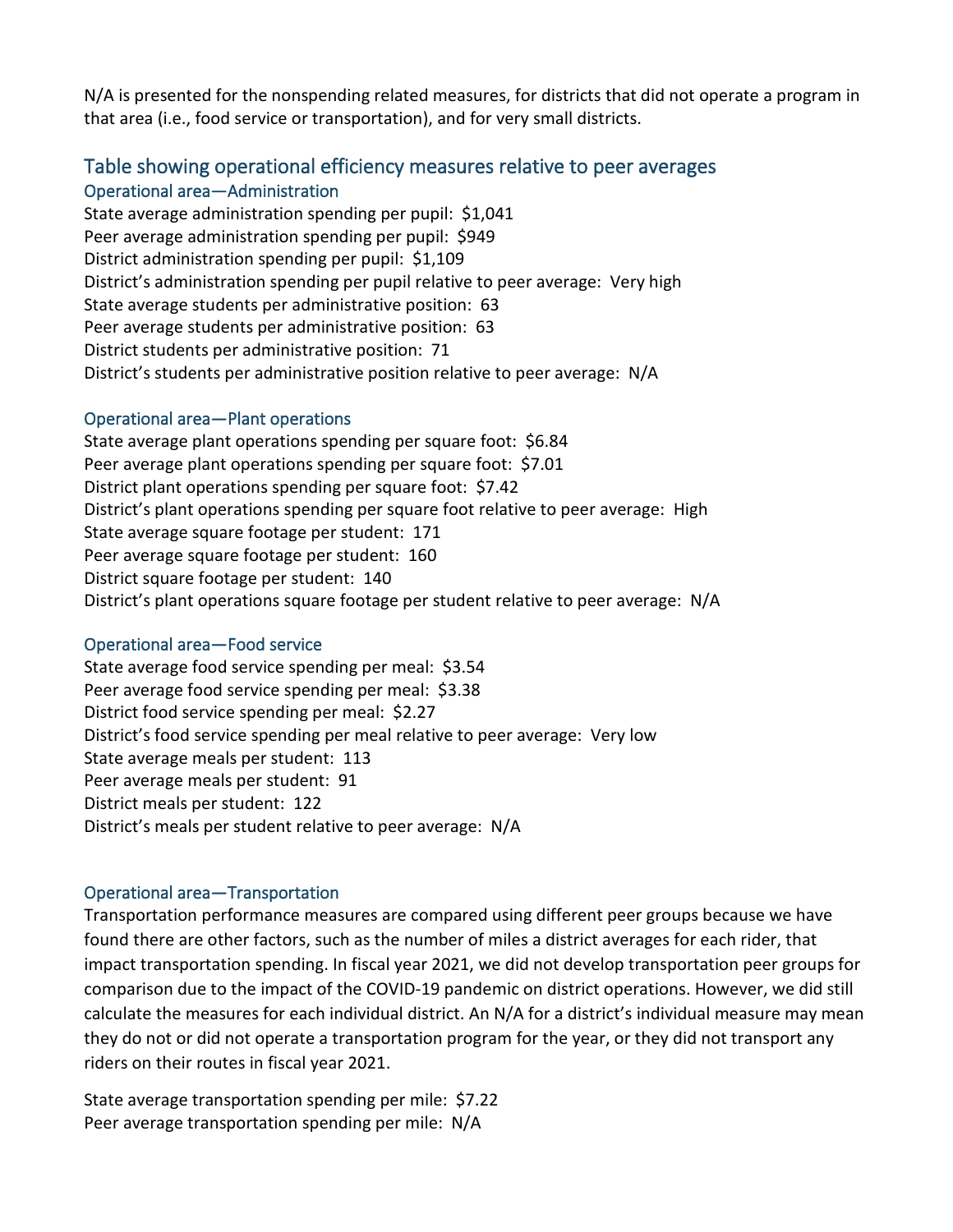District transportation spending per mile: \$14.09 District's transportation spending per mile relative to peer average: N/A State average transportation spending per rider: \$2,862 Peer average transportation spending per rider: N/A District transportation spending per rider: \$2,283 District's transportation spending per rider relative to peer average: N/A

## Why monitor average teacher salary?

Teacher salaries are one of a school district's most significant costs and have been a topic of high interest in recent years in Arizona. Beginning in fiscal year 2018, the State budget included additional money intended to increase the State's average teacher salary by 20% between fiscal years 2017 and 2021. The trend lines below show how Tolleson Union High School District's average teacher salary changed during this time, as well as how it compared to the State average.

We have also included a table that displays other student- and teacher-related measures that may provide additional context for how Tolleson Union High School District's average teacher salary may have changed. For instance, changes in a district's teacher population can impact the district's average teacher salary.

# Line graph and table showing average teacher salary and other measures

2017 District average teacher salary: \$45,670 2018 District average teacher salary: \$50,852 2019 District average teacher salary: \$52,501 2020 District average teacher salary: \$56,317 2021 District average teacher salary: \$66,064 2017 District amount from Prop 301: \$6,151 2018 District amount from Prop 301: \$7,072 2019 District amount from Prop 301: \$6,703 2020 District amount from Prop 301: \$7,587 2021 District amount from Prop 301: \$9,115 2017 State average teacher salary: \$48,372 2018 State average teacher salary: \$48,951 2019 State average teacher salary: \$52,441 2020 State average teacher salary: \$54,814 2021 State average teacher salary: \$56,349 2017 District students per teacher: 20.5 2018 District students per teacher: 22.4 2019 District students per teacher: 20.6 2020 District students per teacher: 20.8 2021 District students per teacher: 20.5 2017 District average years of teacher experience: 7.1 2018 District average years of teacher experience: 7.1 2019 District average years of teacher experience: 8.0 2020 District average years of teacher experience: 7.3 2021 District average years of teacher experience: 7.7 2017 District percentage of teachers in first 3 years: 39%